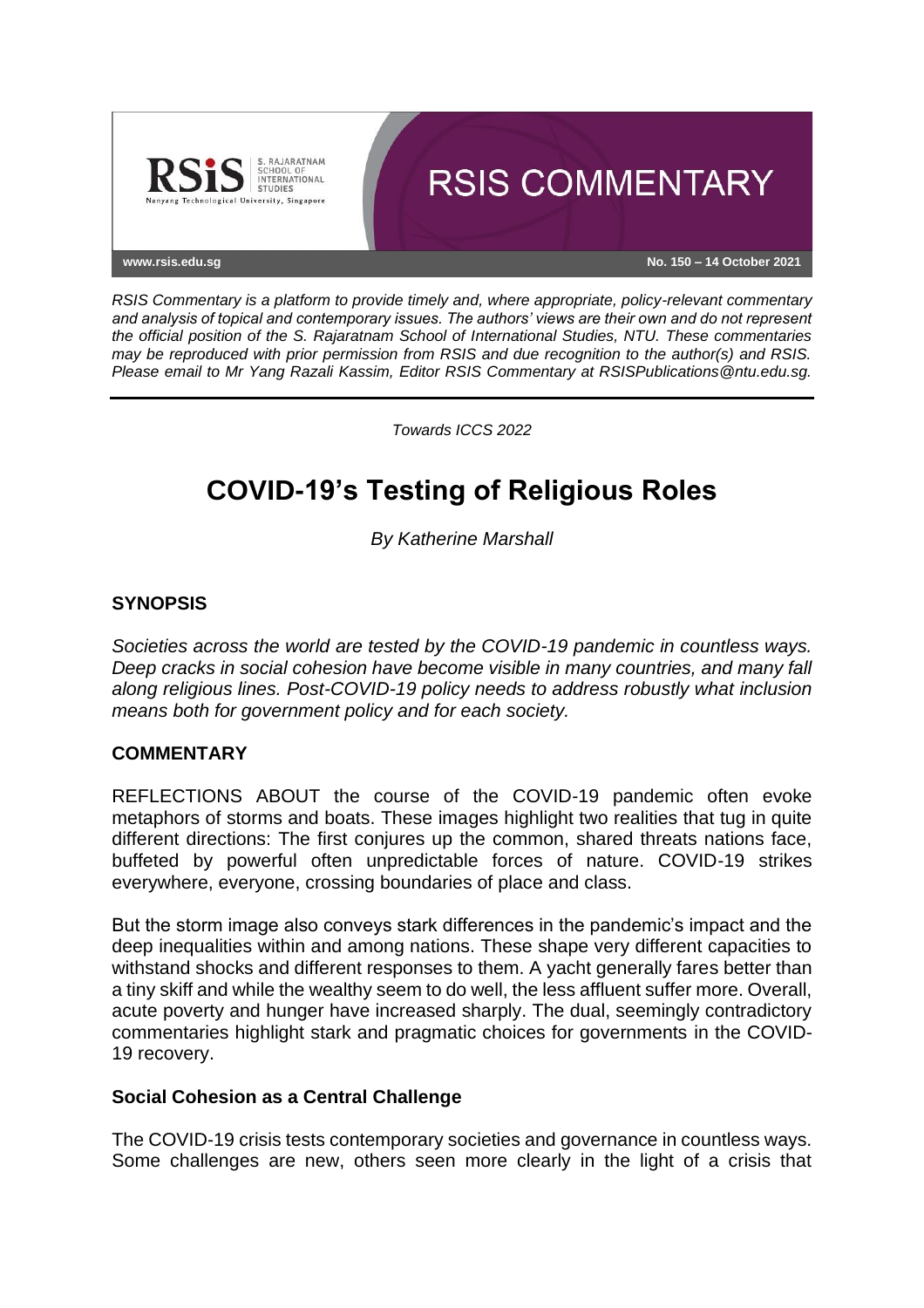highlights differences of leadership and social responses. Inequalities take on new importance as do unresolved conflicts and tensions.

Interreligious relationships can reinforce cooperation and protection of needy groups, smoothing turbulent waters, or they can stir up squalls of anger and discrimination. The challenges are eminently practical and pragmatic but also deeply values-linked and ethical — global leaders speak often of inadequate and unequal global and national responses as a moral catastrophe.

A much-discussed policy objective — inclusion to build social cohesion — takes on new significance in pandemic times, as public health policies and measures that demand social acceptance become matters of life and death. Different societies and nations have fared very differently in these extraordinary crises. Societies marked by strong cohesion and those with leaders trusted by their constituents have responded better than those riven by divisions.

Within societies, different segments of communities have faced different challenges, rendered more acute by the economic fallout of emergency measures. The impact of the COVID-19 crises on, for example, domestic violence and child abuse speaks to often hidden tensions within societies.

Questions as to how and why societies have responded well or less well are fundamental as we look, hopefully with clear-eyed vision, not only to rebuilding better but to rethinking and reimagining future reforms.

Social cohesion emerges as a central analytic issue but also challenges strategic policy. Some COVID-19 "success" stories have built policy actions (mandates for vaccination, shutdown regulations) on the strengths of homogenous societies. Countries like Denmark have been blessed with general compliance and support.

There are other, perhaps fewer cases, where diverse societies have displayed capacities to come together because they buy, in meaningful ways, into a narrative of shared common interests. On the surface, authoritarian systems have forced compliance with positive short-term results but uncertain longer-term prospects.

#### **Public Health Restrictions and Religious Diversity**

Religious diversity is an important testing ground for societies facing COVID-19 challenges and one that points to significant policy challenges looking ahead. There is first the question of public authority to regulate religious practice of various sorts.

Some religious gatherings early in the pandemic were tied directly to the spread of the virus, sparking tensions around resulting restrictive measures. With wide-ranging lockdowns and travel restrictions the focus shifted to how religious freedom clashed with public health responsibilities.

Arrangements for faith-government relationships, often legal but not uncommonly tacit and shifting, came under renewed focus. Where close relationships characterised governance, consultations about measures and cooperation on, for example,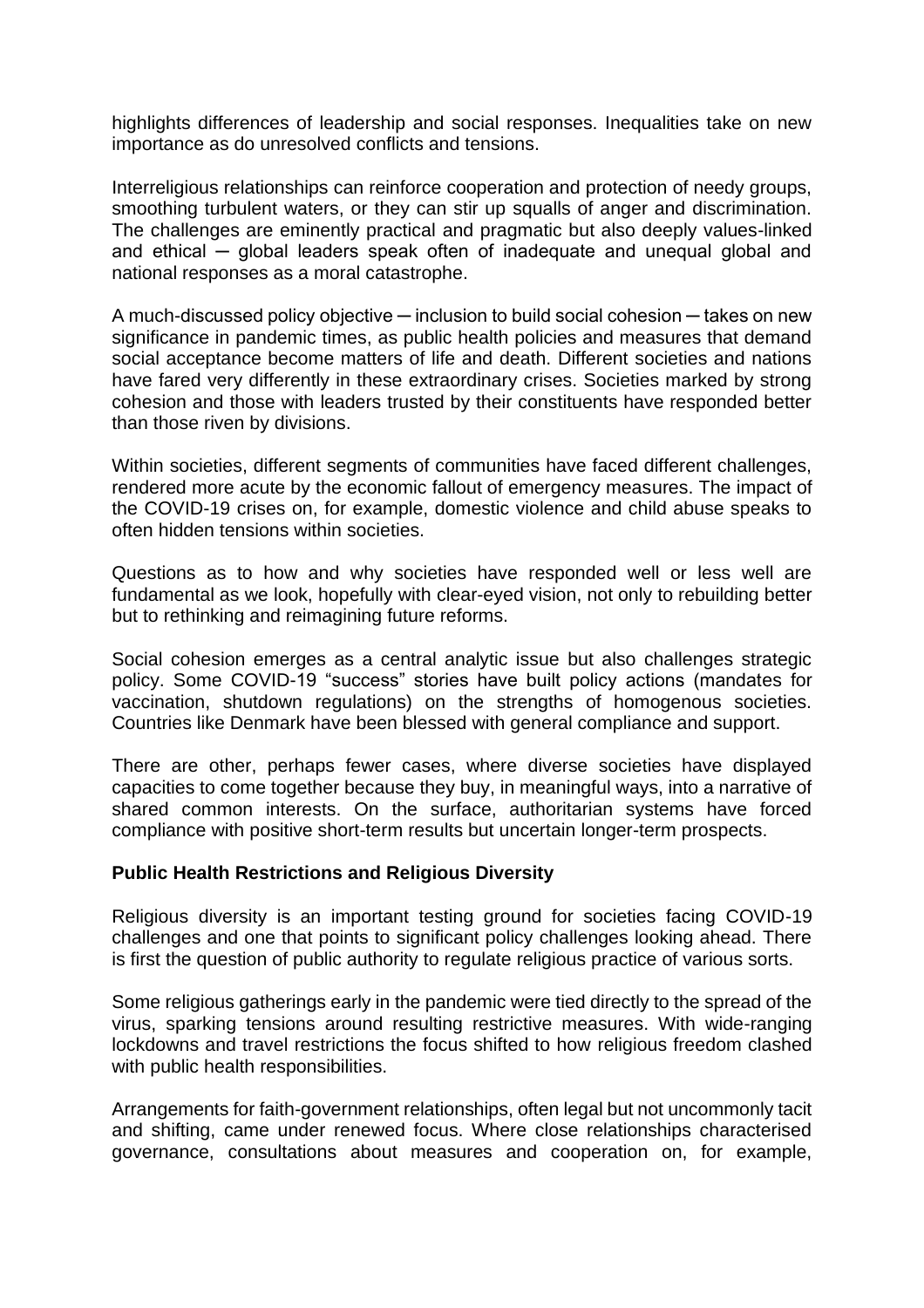addressing misinformation, have shown positive results. Elsewhere politicisation of relationships between religious groups has been a significant stumbling block.

Inter- and intra-religious relationships have shown new strains in several societies. The history of pandemics and the fears they have always evoked help explain increases in discrimination and scapegoating of different communities. Divisions and inequalities among groups, sometimes divided along religious lines, have shown signs of being accentuated.

Simmering if barely apparent conflicts, discordant objectives, unhealed past wounds, gaps in civic education, and weak leadership have contributed to anti-public health demonstrations and balky populations. The hardships of economic fallout from the public health crisis (Nigeria, South Africa, for example) and COVID-19 specific measures (cremation orders in Sri Lanka, for example) have heightened social tensions.

Going forward, rethinking, and reimagining social cohesion is needed. The passage of time may have also eroded mutual acceptance and co-existence built on personal friendship and understanding among the respective community leaderships.

### **Looking Ahead: Need for Strategic Reset**

Bolder approaches to social cohesion could have positive results in the post-COVID-19 era. It is necessary to move into a more active co-engagement phase between communities rather than keep to the passive co-existence model.

The relationships between government and religious communities deserve a strategic reset in many countries. The pandemic should not lead to tighter restrictions on freedom of religion or belief. Faith groups can be mobilised for their humanitarian instincts to strengthen disaster preparedness (for pandemics and other natural disasters). Issues of family law and human rights should be backed by practical implementation of policy and legislation.

Questions as to which groups are represented at which tables need new approaches. Are women and youth sufficiently represented in religious establishments and their outreach programmes?

Educational policy should more deliberately promote and include civic responsibilities, religious literacy, and religiously-run educational systems that promote integration. Student relationships that foster knowledge of other communities and inclusion across social, economic, and religious divides can play major roles in advancing the goals of inclusion.

Tensions among religious communities that the pandemic has highlighted merit attention by the wider society ─ beyond the traditional inter-faith groups and advocates or activists for social cohesion. Timely intervention by policy makers would be helpful.

The immediate and urgent challenge of achieving widespread vaccination against COVID-19 can and should engage civil society groups including religious institutions and leaders. Programmes that promote inter-group cooperation must be strongly